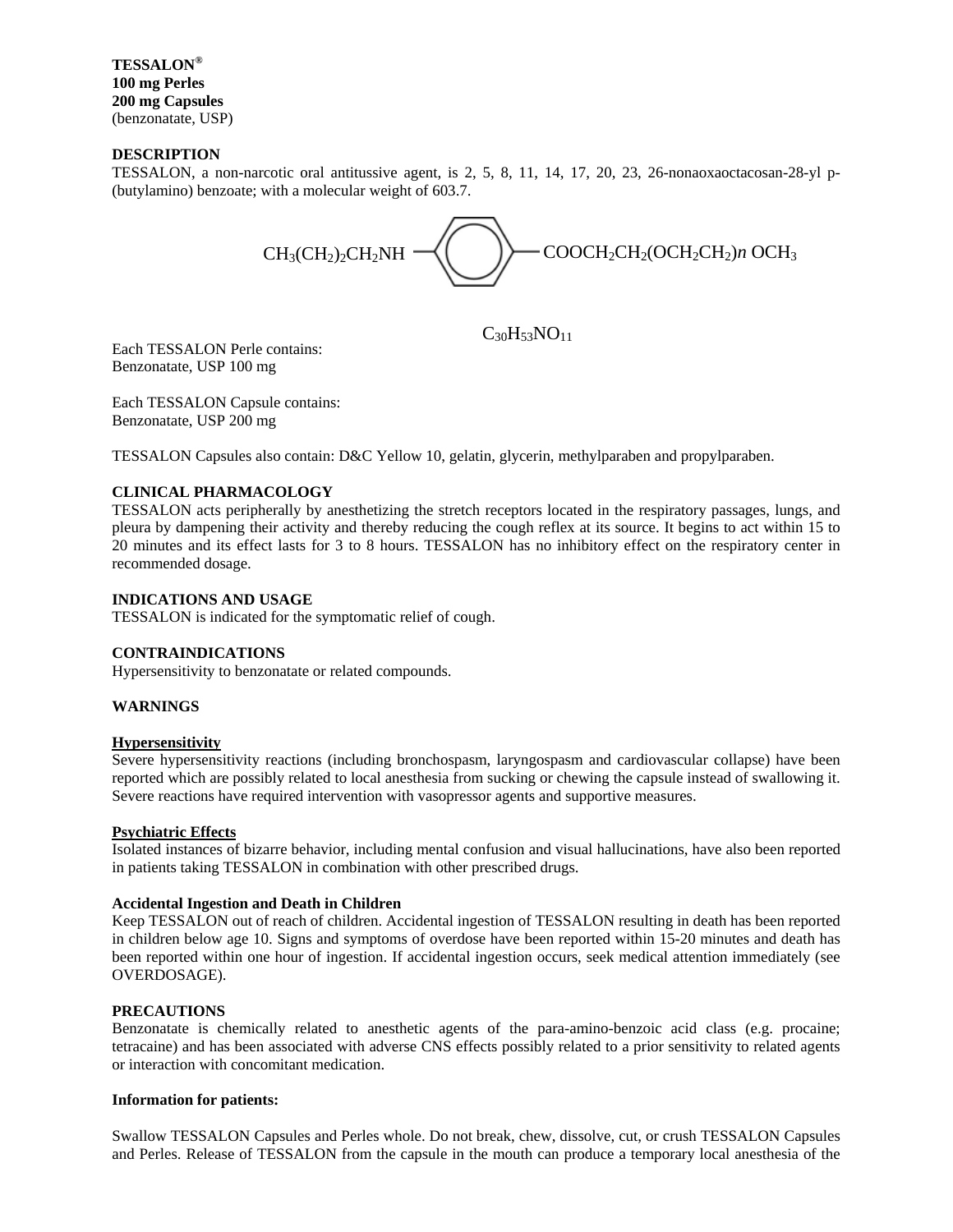oral mucosa and choking could occur. If numbness or tingling of the tongue, mouth, throat, or face occurs, refrain from oral ingestion of food or liquids until the numbness has resolved. If the symptoms worsen or persist, seek medical attention.

Keep TESSALON out of reach of children. Accidental ingestion resulting in death has been reported in children. Signs and symptoms of overdose have been reported within 15-20 minutes and death has been reported within one hour of ingestion. Signs and symptoms may include restlessness, tremors, convulsions, coma and cardiac arrest. If accidental ingestion occurs, seek medical attention immediately.

Overdosage resulting in death may occur in adults.

Do not exceed a single dose of 200 mg and a total daily dosage of 600 mg. If you miss a dose of TESSALON, skip that dose and take the next dose at the next scheduled time. Do not take 2 doses of TESSALON at one time.

**Usage in Pregnancy:** Pregnancy Category C. Animal reproduction studies have not been conducted with TESSALON. It is also not known whether TESSALON can cause fetal harm when administered to a pregnant woman or can affect reproduction capacity. TESSALON should be given to a pregnant woman only if clearly needed.

**Nursing mothers:** It is not known whether this drug is excreted in human milk. Because many drugs are excreted in human milk caution should be exercised when TESSALON is administered to a nursing woman.

**Carcinogenesis, mutagenesis, impairment of fertility:** Carcinogenicity, mutagenicity, and reproduction studies have not been conducted with TESSALON.

**Pediatric Use:** Safety and effectiveness in children below the age of 10 have not been established. Accidental ingestion resulting in death has been reported in children below age 10. Keep out of reach of children.

### **ADVERSE REACTIONS**

Potential Adverse Reactions to TESSALON may include:

Hypersensitivity reactions including bronchospasm, laryngospasm, cardiovascular collapse possibly related to local anesthesia from chewing or sucking the capsule.

**CNS:** sedation; headache; dizziness; mental confusion; visual hallucinations.

**GI:** constipation; nausea; GI upset.

**Dermatologic:** pruritus; skin eruptions.

**Other:** nasal congestion; sensation of burning in the eyes; vague "chilly" sensation; numbness of the chest; hypersensitivity.

Deliberate or accidental overdose has resulted in death, particularly in children.

#### **OVERDOSAGE**

Intentional and unintentional overdose may result in death, particularly in children.

The drug is chemically related to tetracaine and other topical anesthetics and shares various aspects of their pharmacology and toxicology. Drugs of this type are generally well absorbed after ingestion.

### **Signs and Symptoms:**

The signs and symptoms of overdose of benzonatate have been reported within 15-20 minutes. If capsules are chewed or dissolved in the mouth, oropharyngeal anesthesia will develop rapidly, which may cause choking and airway compromise.

CNS stimulation may cause restlessness and tremors which may proceed to clonic convulsions followed by profound CNS depression. Convulsions, coma, cerebral edema and cardiac arrest leading to death have been reported within 1 hour of ingestion.